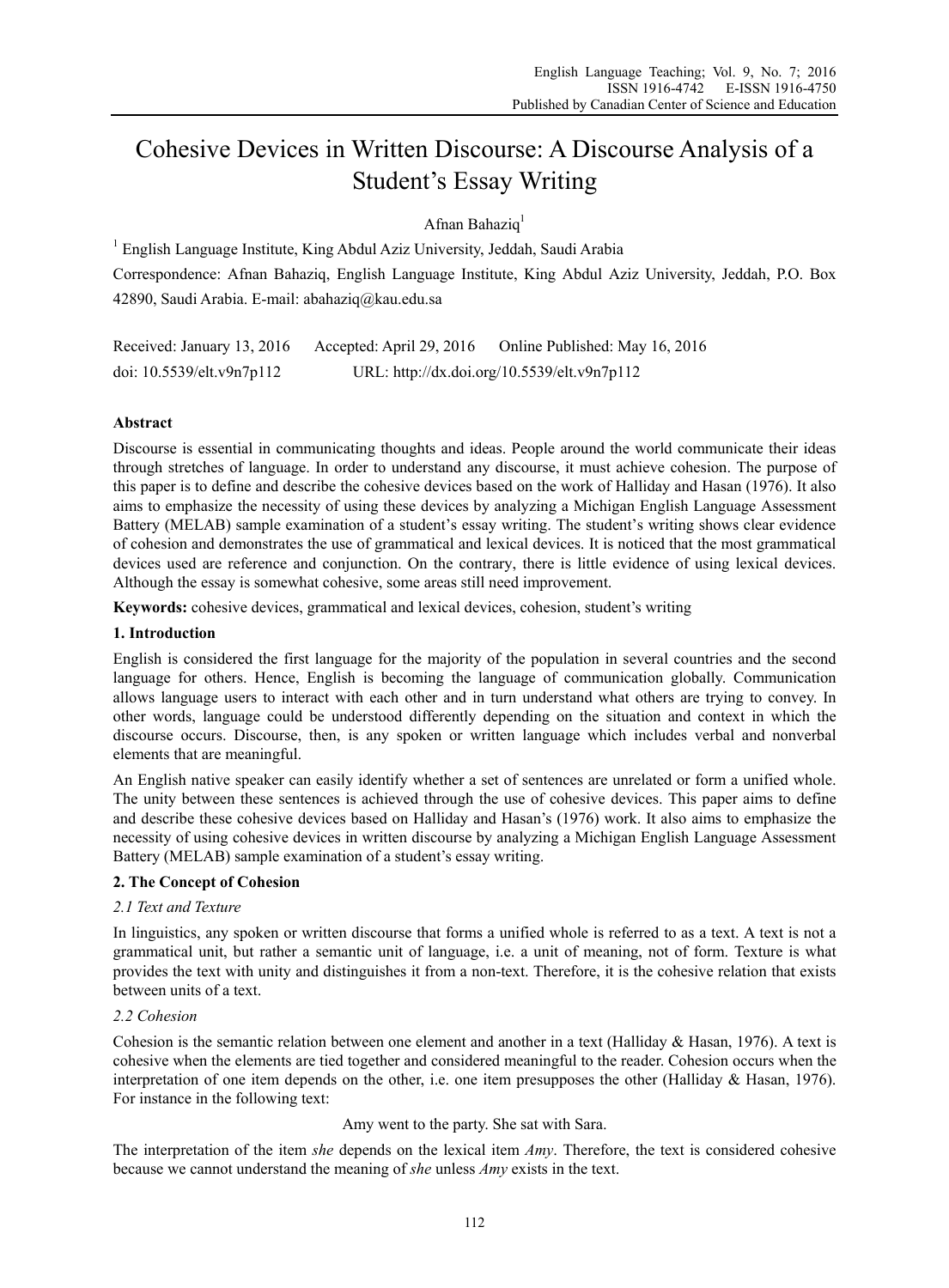Cohesion is not only concerned with grammar, but also with vocabulary. Hence, it is divided into *grammatical* and *lexical* cohesion.

#### *2.3 Grammatical Cohesion*

Halliday and Hasan classify the categories of grammatical cohesion into four types: *reference, substitution, ellipsis,* and *conjunction*.

2.3.1 Reference

Reference can be identified as the situation in which one element cannot be semantically interpreted unless it is referred to another element in the text. Pronouns, articles, demonstratives, and comparatives are used as referring devices to refer to items in linguistic or situational texts. Reference may either be *exophoric* or *endophoric* (M. Bloor & T. Bloor, 2013).

Exophoric reference requires the reader to infer the interpreted referent by looking beyond the text in the immediate environment shared by the reader and writer. For example in the sentence:

#### That is a wonderful idea!

To retrieve the meaning of *that*, the reader must look outside the situation.

On the other hand, endophoric reference lies within the text itself. It is classified into two classes: *anaphoric* and *cataphoric*. According to Paltridge (2012), "Anaphoric reference is where a word or phrase refers back to another word or phrase used earlier in the text" (p. 115). In the previous example:

#### Amy went to the party. She sat with Sara.

*She* refers back to *Amy*; therefore, *she* is an anaphoric reference. Cataphoric reference looks forward to another word or phrase mentioned later in the text. For instance in the following sentence, *he* is a cataphoric reference that looks forward to *Mike.*

As soon as he arrived, Mike visited his parents.

2.3.2 Substitution

Substitution occurs when an item is replaced by another item in the text to avoid repetition. The difference between substitution and reference is that substitution lies in the relation between words, whereas reference between meanings. There are three types of substitution: *nominal*, *verbal*, and *clausal*.

Nominal substitution is substituting a noun or a nominal group with another noun. Elements of this type are *one, ones*, and *same*. In the following example, *one* substitutes *car.*

This car is old. I will buy a new one.

Verbal substitution involves substituting a verb or a verbal group with another verb. The verb element used to replace items in this type is *do*. For example:

I challenge you to win the game before I do!

Here, *do* is the substitution for *win the game*.

Clausal substitution is substituting clauses by *so* or *not*. This is illustrated by the following:

#### A: Do you think the teacher is going to be absent tomorrow?

B: No. I don't think so.

In this example, *so* substitutes the clause *going to be absent*.

2.3.3 Ellipsis

Ellipsis is the process of omitting an unnecessary item, which has been mentioned earlier in a text, and replacing it with nothing. It is similar to substitution because "Ellipsis is simply substitution by zero" (Halliday & Hasan, 1976). Normally, it is considered as an anaphoric relation because the omission takes place within a text. When ellipsis occurs, the item that is omitted from the structure of the text, can still be understood. Alike substitution, ellipsis has three types: nominal, verbal, and clausal.

In nominal ellipsis, the noun is omitted. This is exemplified by:

My brothers like sports. In fact, both [0] love football. [0: My brothers] In the second sentence, the nominal my brothers is omitted.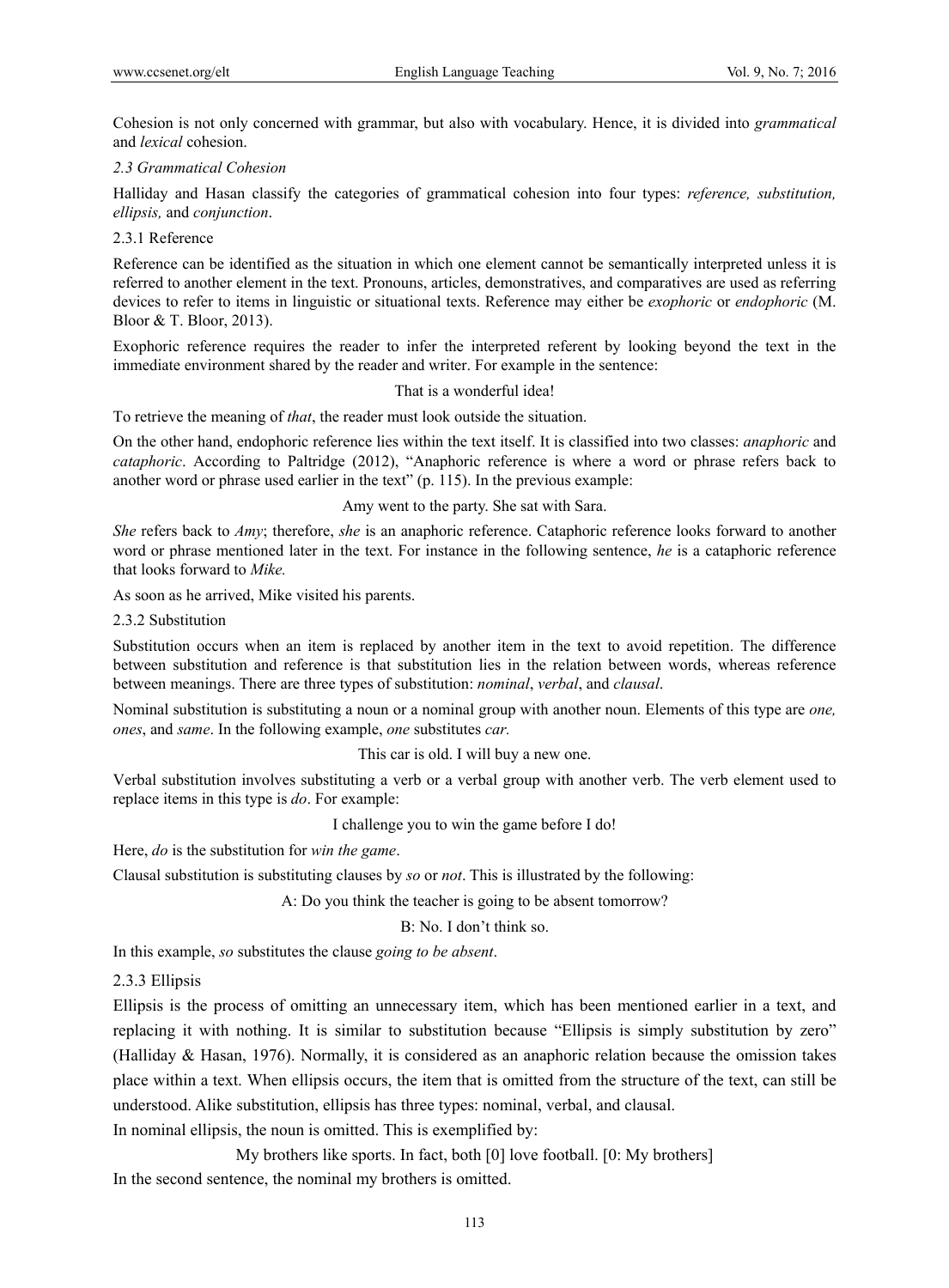Verbal ellipsis involves the omission of the verb. In the following example, the verb been studying is left out in B.

A: Have you been studying? B: Yes, I have [0]. [0: been studying]

Clausal ellipsis occurs when the clause is omitted. In the example mentioned below, the clause writing on the board is excluded in B.

A: Who is writing on the board?

B: Alice is [0]. [0: writing on the board]

2.3.4 Conjunction

Conjunction words are linking devices between sentences or clauses in a text. Unlike the other grammatical devices, conjunctions express the 'logical-semantic' relation between sentences rather than between words and structures (Halliday & Hasan, 1976). In other words, they structure the text in a certain logical order that is meaningful to the reader or listener. Conjunctions are divided into four types, namely *additive*, *adversative, causal, and temporal*.

Additive conjunctions connect units that share semantic similarity. Examples of additive conjunctions are, *and, likewise, furthermore, in addition*, etc.

Adversative conjunctions are used to express contrasting results or opinions. This type of conjunction is expressed by words such as, *but, however, in contrast, whereas,* etc.

Causal conjunctions introduce results, reasons, or purposes. They are characterized by the use of items such as, *so, thus, therefore, because,* etc.

Temporal conjunctions express the time order of events such as, *finally, then, soon, at the same time,* etc.

## *2.4 Lexical Cohesion*

Lexical cohesion involves the choice of vocabulary. It is concerned with the relationship that exists between lexical items in a text such as words and phrases. Lexical cohesion includes two types, *reiteration* and *collocation*.

2.4.1 Reiteration

Halliday and Hasan (1976) define reiteration as two items that share the same referent and could either be repeated or have similar meanings in a text. The forms of reiteration are *repetition, synonymy, antonymy,* and *superordination (hyponymy and meronymy).* 

Repetition is the restatement of the same lexical item. This is illustrated by the following:

Anna ate the apple. The apple was fresh.

Synonymy is used to refer to items of similar meaning just as, *attractive* and *beautiful*.

Antonymy is the relation between items of opposite meanings such as, *hot* and *cold*.

Hyponymy refers to items of 'general-specific' or 'an example of' relationship (Paltridge, 2012: 119). For example, *vehicle* is the co-hyponym of *car*.

Meronymy is a 'whole-part' relationship between items. For instance, *cover* and *page* are co-meronyms of the item *book*. In other words, *book* is the superordinate item of *cover* and *page*.

## 2.4.2 Collocation

Collocation is a combination of vocabulary items that co-occur together. It includes combinations of *adjectives and nouns* such as, 'fast food', *verbs and nouns* such as, 'run out of money', and other items such as, 'men' and 'women' (Platridge, 2012).

# **3. The Data**

Under data, I shall present a critical analysis of the text and investigate the use of grammatical and lexical cohesive devices. Then, I shall provide some recommendations based on the correct and wrong usage of cohesive devices.

# *3.1 Data Description and Framework*

The sample data is taken from The Michigan English Language Assessment Battery (MELAB), which is a standardized examination of English as a foreign language (EFL). MELAB assesses applicants' writing, reading,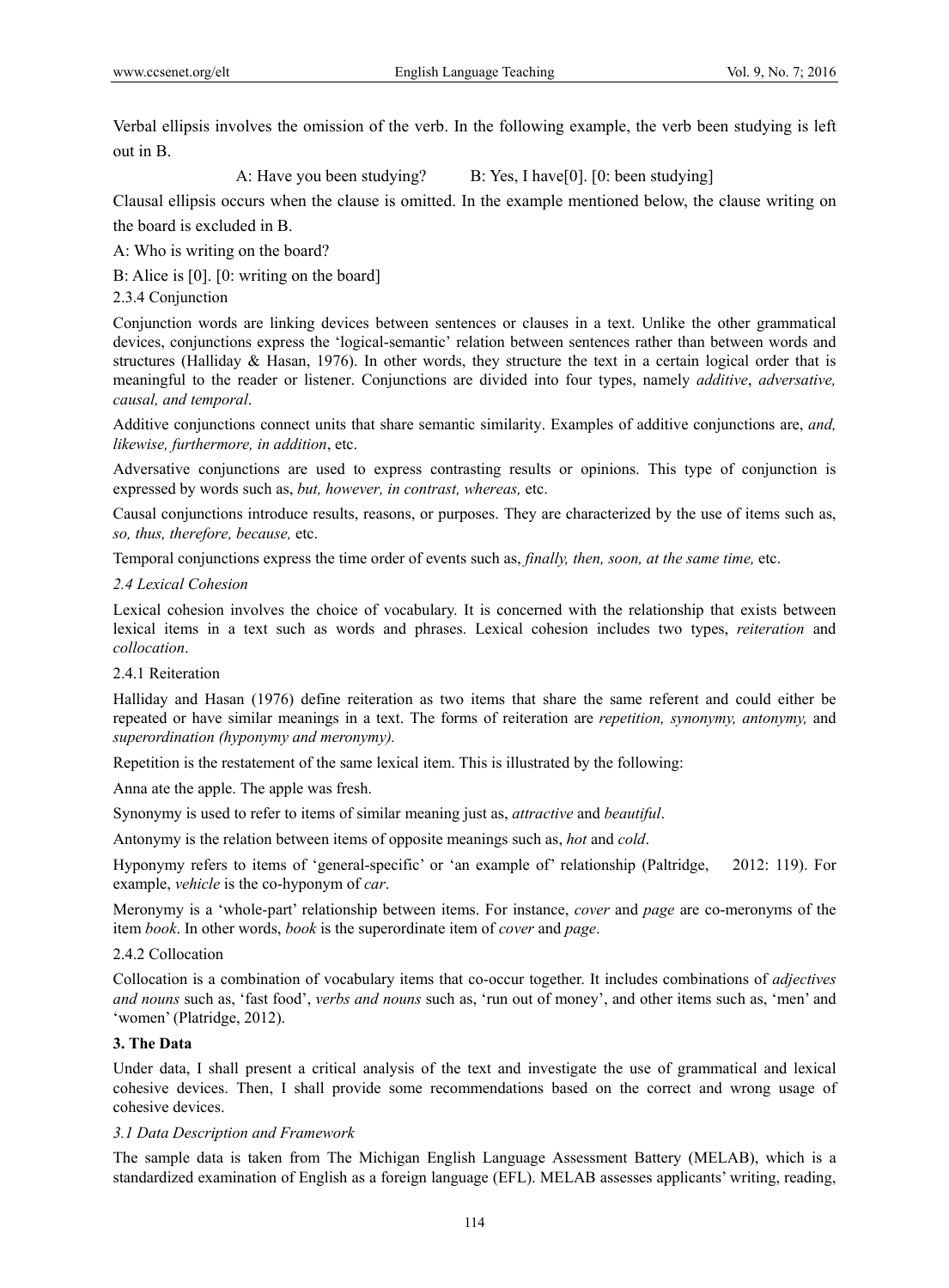listening, and speaking skills. It is held for adult nonnative speakers of English, who are applying to universities in the United States, Canada, and the United Kingdom. Examinees undertake this test for the purpose of using English for academic purposes at universities and colleges.

The analyzed data is a sample of an examinee's essay writing who scored 73 in the test (see Appendix 1). The test taker had to choose one of two topics and complete the essay in 30 minutes. The prompt of the test taker was:

In some countries, the government policy is that all citizens should learn two foreign languages. Do you think this is a reasonable policy? Or do you think that other subjects should be a priority in school? Please use reasons and examples to support your opinion.

#### (MELAB Sample essays and commentary, 2013)

Following Halliday and Hasan's (1976) theory of cohesion, the text will be put to test by analysing the cohesive devices previously mentioned.

#### *3.2 Data Analysis*

3.2.1 Grammatical Cohesive Devices

## 3.2.1.1 Reference

The essay analysis shows that the test taker used a variety of references. Table 1 displays the number of each type of reference, and the total number of references used altogether (see Appendix 2).

## *1- Personal, comparative and demonstrative references*

The student uses many instances of personal anaphoric references to refer to presupposed items in the text. For example, *their* (line 4) refers to *businessman and partner* (line 3), *they* (lines 6, 7, and 8) refers to *students* (lines 6 and 7), and *their* and *they* (line 15) refer to *some people* (line 14). However, *some people* is considered a generic reference because the writer does not specify who these *people* are.

It is clear that the applicant shows excessive use of the comparative phrase *more and more*, which sometimes leads to incorrect usage or disjointed ideas. However, there are other areas where comparative references are used effectively such as, *other* (line 7), *more* (lines 11 & 16), and *different* (line 12).

In the student's writing, only two cases of demonstrative references are used throughout the text. In both cases, the writer uses *these* as an anaphoric reference to refer to the reasons or advantages of learning two foreign languages.

## *2- The definite article the*

The article *the* is mostly used as an exophoric reference to refer to the outside world shared between the writer and the reader. This is evident in most paragraphs such as, *the government* and *the citizens* (line 1), *the students* (line 7), *the boss* (line 11)*,* and *the internet* (line 14).

#### *3.2.1.2 Ellipsis and Substitution*

In the essay, there are two types of ellipsis, but there is no evidence of substitution. Nominal ellipsis appears in line 8:

*...then they can talk to someone easier, and also [0:they] can learn more.* 

In the second part of the sentence, the pronoun [*they*] is omitted.

In addition, the writer leaves out the clause [*we can find*] (line 16) to avoid repetition:

*...then we can find more resources for the information, and also [0:we can find] more detail.* 

## *3.2.1.3 Conjunction*

Alike references, conjunctions are prominent in the student's essay. The writer uses three types of conjunctions: additive, adversative, and causal (see Appendix 3). However, there are no cases of temporal conjunctions. The most additive conjunctions used are *'and'* and *'also'*. Though, there is one example in which the writer uses a different additive, and that is *or* (line 18). Moreover, the adversative *but* (line 15) is used to show contrasting ideas. The applicant also uses causal conjunctions such as, *because* (line 7), *then* (line 11), and *so* (line 20) to link sentences together.

#### *3.2.2 Lexical Cohesive Devices*

Throughout the essay, the student uses variations of reiteration such as, repetition, synonymy, antonymy, and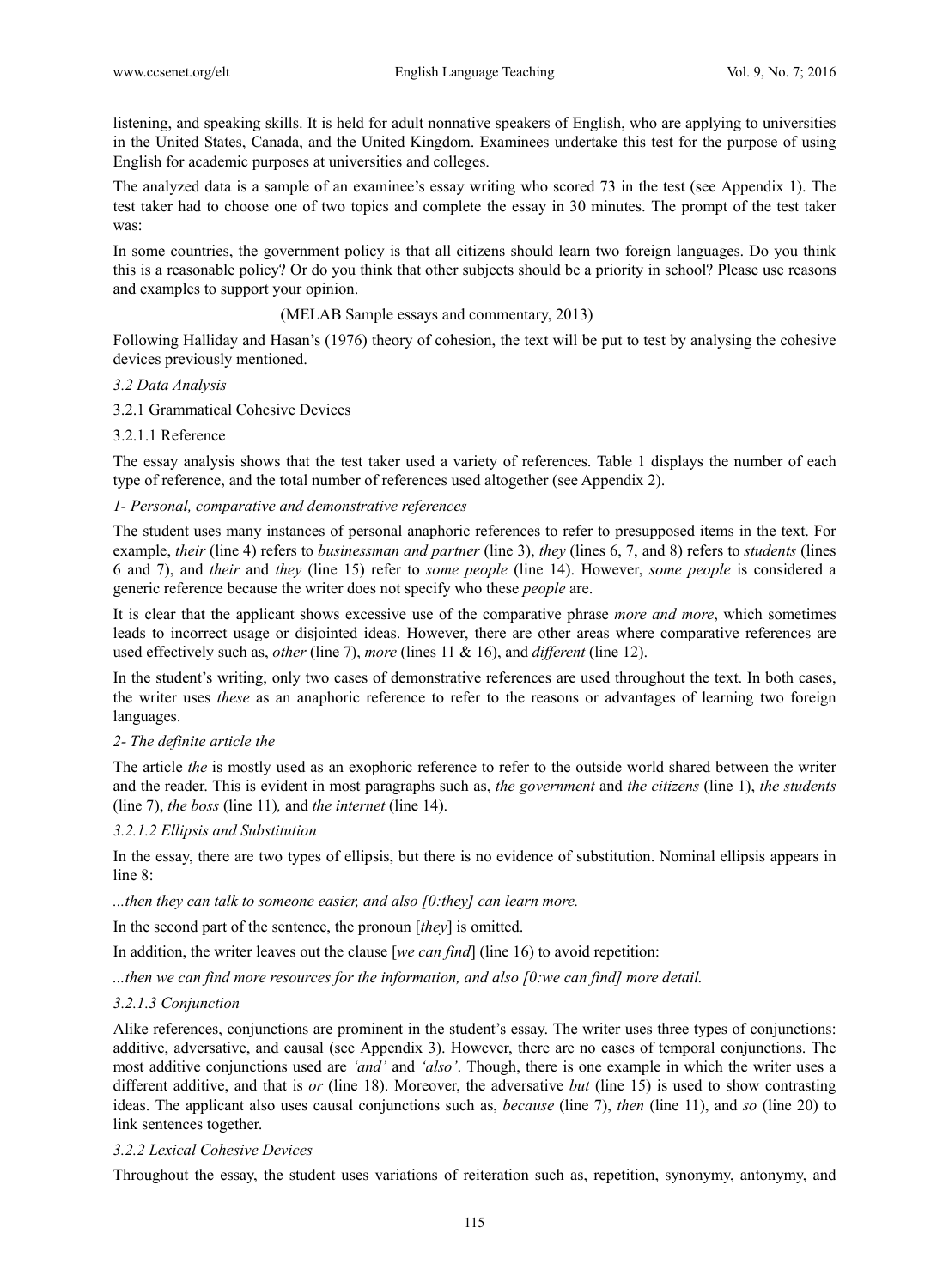meronymy (see appendix 5). For example, the sentence '*I agree the government policy of all of the citizens should learn two foreign languages.'* is repeated in lines 1 and 21to reassure the reader of the writer's point of view. Additionally, there are several items that re-occur in the text more than once to emphasize the writer's ideas such as, *learn (5 occurrences), learning (5), language (4), travel(3), students(3), and world (2).* Another example of reiteration is synonymy such as, *speak* (line 7) and *talk* (line 8). Near synonyms like *resources* and *information* are also used in line 16. Antonyms such as, *lose* and *find* appear in lines 15 and 16 to express opposite ideas. In addition, a number of co-meronyms are used by the writer. For instance, *government* is the superordinate item of the co-meronym *citizens* (line 1), *internet* is the superordinate of *information* (line 4), and *company* is the superordinate of *boss* (line 11).

#### *3.2.3 Final Remarks and Recommendations*

The analysis reveals that 71.08 % of the grammatical devices used in the essay is reference (see Appendix 4). This might indicate that the writer has little background of the appropriate method of using reference. The remaining percentage (28.92%) of the total grammatical devices applied in the text is divided between conjunctions and ellipsis. However, there is no evidence of substitution.

In addition, the student demonstrates the use of the lexical device reiteration but never tends to use collocation. It can be noted that repetition is used very frequently (see Appendix 5). To some extent, repeating lexical items is acceptable, but repeating the same item in a single paragraph more than twice could affect the cohesion of the text. This is clear in paragraph three when the writer repeats the item *the boss* three times. It is suggested that the student repeats the same items due to the limited knowledge of vocabulary.

In order to improve the writing, the writer could use synonymy or substitution to avoid repetition. Using substitution adds variety and creates links between parts of the text. Also, the writer could refrain using the same reference several times and refer to it with synonyms or superordinations. Overall, the text is meaningful to the reader and shows evidence of cohesion, but it requires improvements semantically and syntactically.

#### **4. Conclusion**

Cohesion occurs in a text if it has texture. In other words, a text is cohesive when the stretches of language are hung together with ties (Hasan, 1968). According to Halliday and Hasan (1976), these ties could be grammatical or lexical. Therefore, if the text makes sense to the reader, then it is clear that the writer accomplished the use of cohesive devices.

The data analysis used in this study reveals the importance of using cohesive devices to produce effective writing. Although the essay demonstrates the use of these devices, it still needs adjustments to reach a higher level of cohesion.

## **References**

Bloor, T., & Bloor, M. (2013). *The functional analysis of English: A Hallidayan approach* (3rd ed.). London: Routledge.

Halliday, M. A. K., & Hasan, R. (1976). *Cohesion in English*. London: Longman.

- Hasan, R. (1968). *Grammatical cohesion in spoken and written English: Part one*. University College, London (Communication Research Center); Harlow : Longmans.
- MELAB sample essays and commentary. (2013, June 12). In *CaMLA*. [ONLINE] Retrieved October 30, 2013, from

http://www.cambridgemichigan.org/about-us/news/melab/melab-sample-essays-and-commentary-now-avail able

## **Appendix 1**

## **Sample Data**

I agree the government policy of all of the citizens should learn two foreign languages. The world is getting more closer than before. It is very easy for us to travel to another country. Students can go to another country for study. Business man can find a parnet from other country to improve thir business. Also, there are more and more information can find on the internet. All of these are base on languages.

There are more and more students travel to another country for study. They travel to another country because they want learn other language. If the students can speak more languages, then they can talk to someone easier,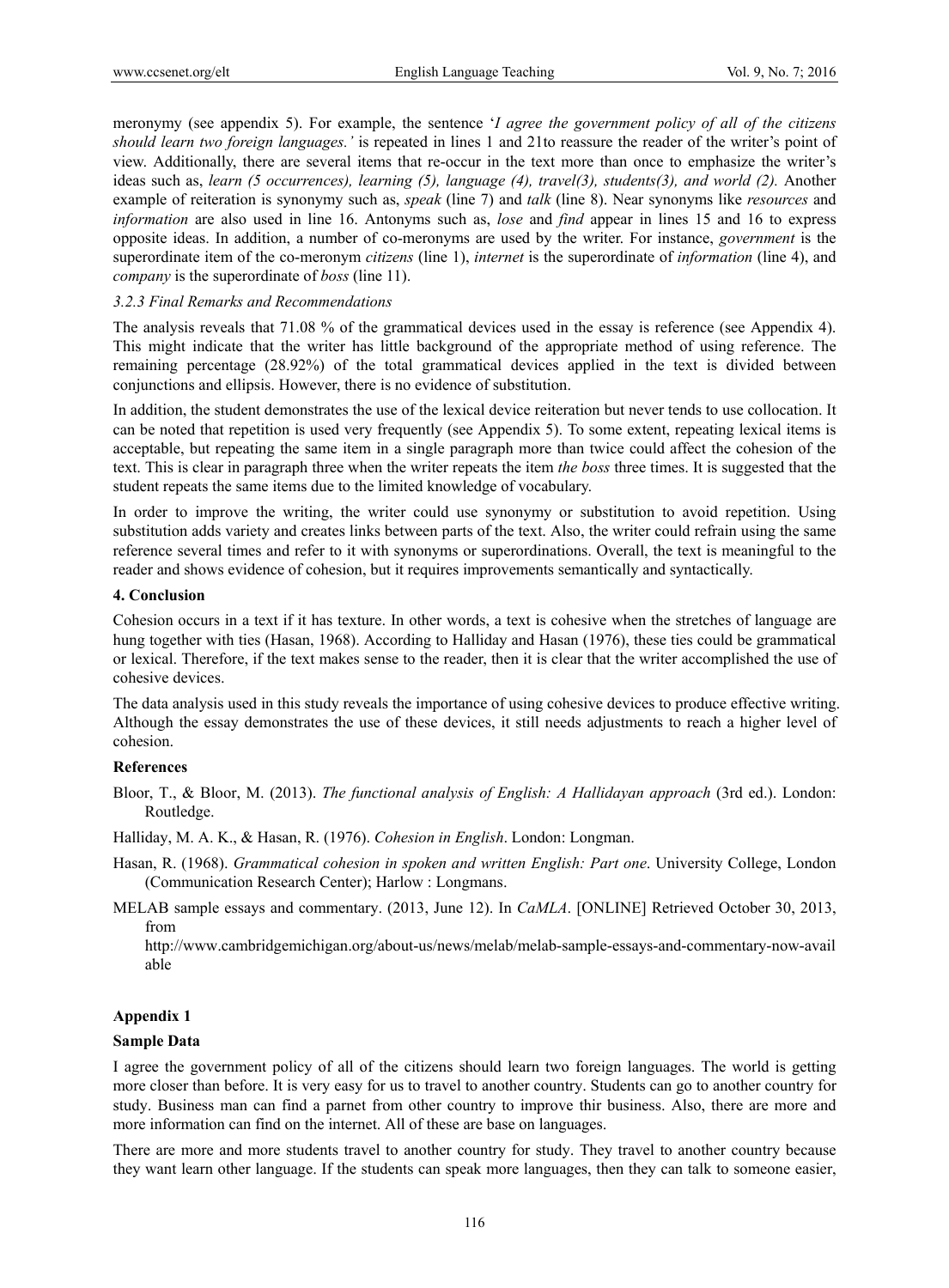and also can learn more. Also, they can make some friends easily. These are the advantages for learing more languages.

International business is getting common. There are more and more companines located in whole world. If the boss of the company can speak more than one language, then the boss can find some parnets from different countries, then the boss can have a successful business easily. Learning two languages is also good for the people who is working.

There are more and more information can find on the internet. Some people will translate the information into their language. But sometimes they will lose some important information. If we can know other language, then we can find more resources for the information, and also more detail. Learning more languages can also learn more knowledges.

## Appendix 2

Table 1. Reference

| Type of reference                 |           | Number of reference use           |                      |              |               |    |
|-----------------------------------|-----------|-----------------------------------|----------------------|--------------|---------------|----|
| <b>Personal reference</b>         | Reference | <b>Reference line</b>             | Number of<br>devices | <b>Total</b> |               |    |
|                                   |           |                                   |                      | No.          | $\frac{6}{6}$ | 59 |
|                                   | I         | 1/20                              | $\overline{2}$       |              | 16 27.12%     |    |
|                                   | it        |                                   |                      |              |               |    |
|                                   | <b>us</b> | 2/18                              | $\overline{2}$       |              |               |    |
|                                   | their     | 4/15                              | $\overline{2}$       |              |               |    |
|                                   | they      | 6/7/8/15                          | 5                    |              |               |    |
|                                   | we        | 16/18/19                          | $\overline{4}$       |              |               |    |
| <b>Demonstrative</b><br>reference | these     | 5/9                               | $\overline{2}$       | $\mathbf{2}$ | 3.39%         |    |
| Comparative<br>reference          | more      | 2/4/6/7/8/9/10/11/                | 20                   |              | 25 42.37 %    |    |
|                                   |           | 14/16/17/18/20                    |                      |              |               |    |
|                                   | other     | 3/7/16/18                         | 4                    |              |               |    |
|                                   | different | 12                                |                      |              |               |    |
| <b>Definite Article the</b>       | the       | 1/4/7/9/11/<br>'13/14/16/19/20/21 | 16                   |              | 16 27.12 %    |    |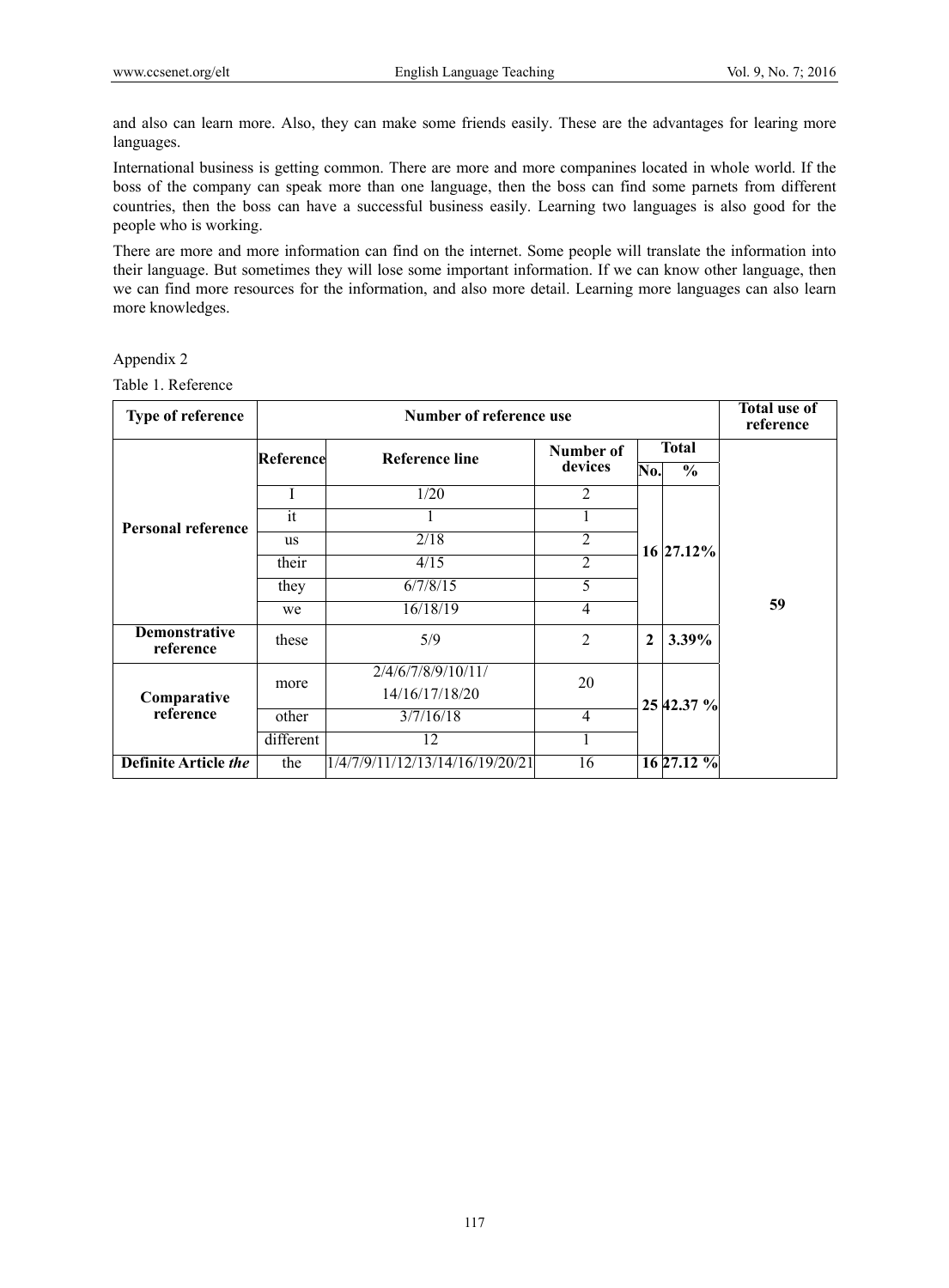# Appendix 3 Table 2. Conjunction

| <b>Type of conjunction</b>        |               | <b>Total use of</b><br>conjunction |           |     |               |    |  |
|-----------------------------------|---------------|------------------------------------|-----------|-----|---------------|----|--|
|                                   |               | Conjunction Conjunction line       | Number of |     | <b>Total</b>  |    |  |
| <b>Additive conjunction</b>       |               |                                    | devices   | No. | $\frac{6}{9}$ |    |  |
|                                   | and           | 4/6/8/10/14/16/19                  | $\tau$    |     |               | 22 |  |
|                                   | also          | 4/8/13/16/17/19                    | 7         |     | 15 68.18%     |    |  |
|                                   | $\alpha$      | 18                                 |           |     |               |    |  |
| <b>Adversative</b><br>conjunction | but           | 15                                 |           | 1   | $4.55\%$      |    |  |
|                                   | then          | 8/11/12/16                         | 4         |     |               |    |  |
| <b>Causal conjunction</b>         | because       | 7                                  |           | 6   | 27.27%        |    |  |
|                                   | <sub>SO</sub> | 20                                 |           |     |               |    |  |

# Appendix 4

Table 3. Grammatical cohesive devices

| <b>Total</b> | <b>Grammatical Cohesive Device</b> | <b>Total use</b> |               |  |
|--------------|------------------------------------|------------------|---------------|--|
|              |                                    |                  | $\frac{6}{9}$ |  |
| 83           | Reference                          | 59               | 71.08 %       |  |
|              | Conjunction                        | 22               | 26.51%        |  |
|              | Ellipsis                           |                  | 2.41%         |  |
|              | Substitution                       |                  |               |  |

Appendix 5 Lexical Cohesion

The lexical devices *(Repetition, Synonymy, Near Synonym, Antonymy, Meronymy)*  are highlighted in the following text.

I agree the government policy of all of the citizens should learn two foreign languages. The world is getting more closer than before. It is very easy for us to **travel** to **another country**. Students can go to **another country** for study. Business man can find a parnet from other country to improve thir business. Also, there are more and more information can find on the internet. All of these are base on languages.

There are more and more students travel to another country for study. They travel to another country because they want learn other language. If the students can speak more languages, then they can talk to someone easier, and also can learn more. Also, they can make some friends easily. These are the advantages for learing more languages.

International business is getting common. There are more and more companines located in whole world. If the boss of the company can speak more than one language, then the boss can find some parnets from different countries, then the boss can have a successful business easily. Learning two languages is also good for the people who is working.

There are more and more information can find on the internet. Some people will translate the information into their language. But sometimes they will lose some important information. If we can know other language, then